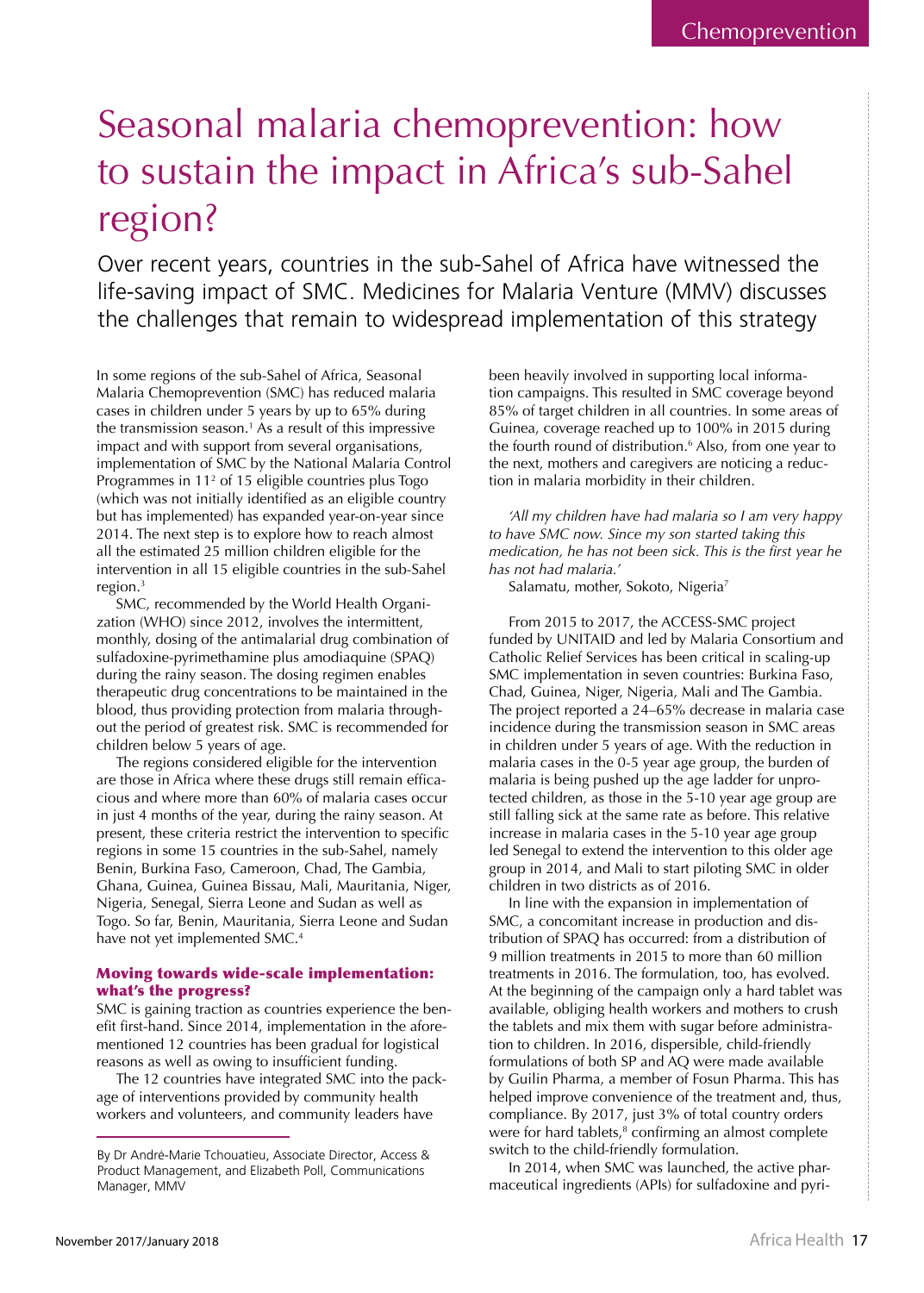

# Advertisement Enquiries

Please find below the websites of our advertisers

| Email address/website                     |
|-------------------------------------------|
|                                           |
| www.chronolab.com                         |
| www.who.int/hiv/pub/guidelines/arv2013/en |
| www.severemalaria.org                     |
| www.hmdhealthcare.com                     |
| www.mmv.org                               |
| www.hemocue.com                           |
| www.linet.ae                              |
| IFC<br><b>IBC</b>                         |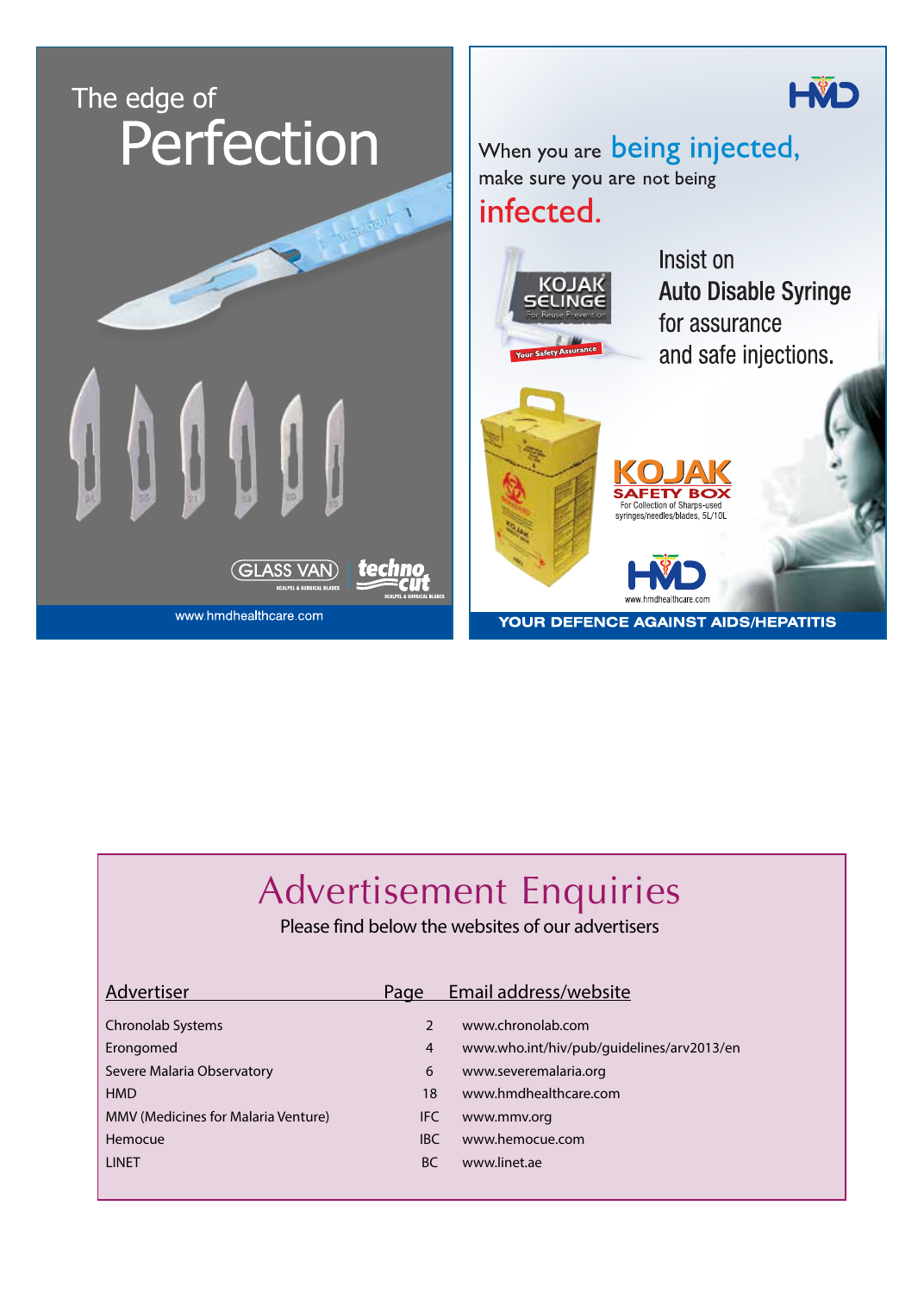





Expansion of SMC implementation (marked in blue) across the Sahel region from 2014 (top) to 2016  $(bottom)^5$ 

methamine were not available on the WHO prequalification list. At the time, SP was only recommended for intermittent preventive treatment in pregnancy, which was not widely adopted (the coverage rate for IPTp in 2014 was estimated at 22-24%).<sup>9</sup> The implementation of SMC has, however, increased demand for SP, reviving the market and leading to the WHO prequalification of two sources of sulfadoxine API and one of pyrimethamine API in 2017.

# **Remaining challenges to widespread** implementation and possible solutions

Respecting eligibility criteria: With the uptake and success of SMC, the biggest challenge countries face is ensuring sufficient funds to sustain the intervention where it has already been implemented. With success, comes the risk of over-implementation; that is, expanding SMC implementation to areas and age groups beyond WHO recommendations. Expanding to new areas/districts should ideally only be considered once the requirements for existing implementing areas have been met.

Sustained support: The ACCESS-SMC project ran from 2015 to 2017, providing both technical and financial support to SMC programs in seven countries. Anticipating the end of the project and the financial gap it would leave, countries eligible for both SMC and Global Fund grants have added requests to support the intervention to their Global Fund proposals and concept notes. New funders have also entered the malaria arena, like the Islamic Development Bank in Cameroon, and countries like Mali and Ghana have secured their own government funding to fill anticipated shortfalls from external donors. The US President's Malaria Initiative (PMI) has been supporting malaria programmes for several years in Senegal and Mali, including SMC, and has recently integrated new countries such as Burkina Faso, Cameroon and Niger. Most of these solutions are however short-term and will need to be sustained and expanded to ensure SMC can continue to be implemented.

Cost and resources: In 2016, the average cost of providing four cycles of SMC was US \$3.55 per child, lower than the 2015 estimate of US \$4.27.<sup>10</sup> However, SMC is increasing the burden on the health workers who are already in high demand. This could in-part be addressed by exploiting synergies within the local health system e.g. by coupling SMC with other public health interventions, such as nutrition supplementation distribution or vaccine administration campaigns. Such an approach would decrease the work load on the health workers and potentially further optimise the cost of the intervention.

Safety monitoring: SMC is a relatively new drug intervention; as such its scale-up should be accompanied by robust safety monitoring. The ACCESS-SMC project included a safety monitoring component to detect and report adverse reactions related to SMC drugs with an emphasis on serious reactions. The aim was to define the safety profile of SMC medicines and strengthen or support pharmacovigilance systems in countries. The approach was to take pharmacovigilance activities for SMC as the 'building and training ground' for overall pharmacovigilance systems with the goal of ultimately strengthening the country's ability to introduce other new products and strategies. These efforts have achieved good results: in one example, Chad became a part of the WHO Programme for International Drug Monitoring.<sup>11</sup> These efforts to build and/or strengthen pharmacovigilance systems will, however, need to be sustained.